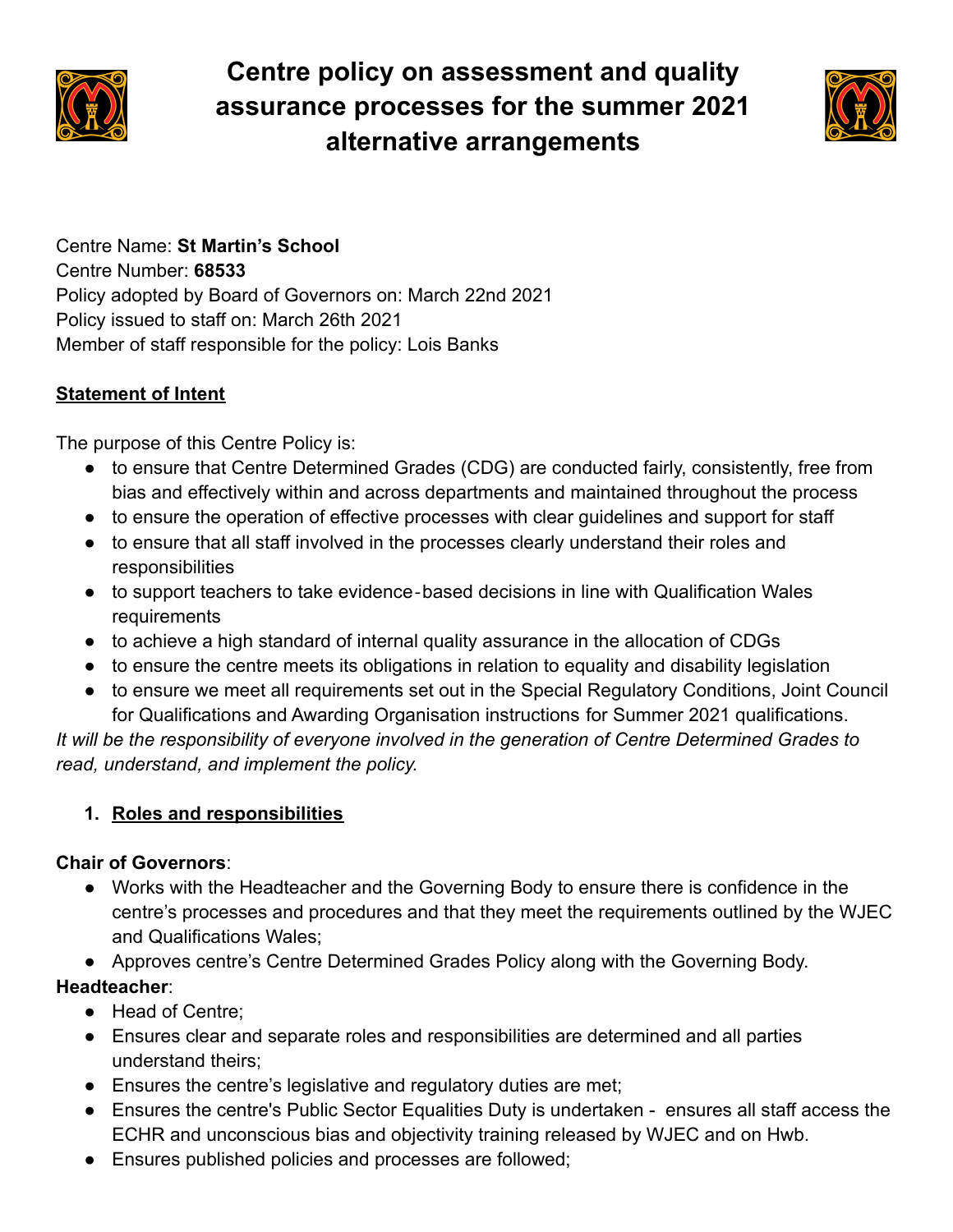- Oversees internal quality assurance process so that it is completed effectively;
- Scrutinises data;
- Signs off declaration form.

#### **Assistant Headteacher (Standards)**:

- Writes CDG Policy;
- Quality assures subjects' assessment plans;
- Updates Internal Quality Assurance Guidance;
- Provides training and supports HOFs in their role (including accessing WJEC's training materials)

#### **Assistant Headteachers (Faculty links)**:

- Scrutinise data and quality assurance processes for linked faculties;
- Support linked faculties in the implementation of the centre's CDG Policy.
- Scrutinise the moderation processes within faculties and supports faculty leaders in their administration of CDGs

#### **Examinations officer**:

- Manages the administration of qualifications;
- Coordinates the verification and authenticity of learners' work;
- Advises on due processes according to the centre's Examination Policy;
- Shares all information from the WJEC promptly with relevant staff;
- Works with ALNCo to ensure learners entitled to access arrangements receive those reasonable adjustments outlined by the examination board;
- Ensures Data Protection legislation is followed;
- Communicates the centre's approach to generating and quality assuring CDGs;
- Writes internal appeals procedure and processes reviews/appeals.

#### **ALNCo**:

- Ensures all staff are aware of the access arrangements in place for learners;
- Coordinates additional support for learners who are eligible;
- Where relevant, advises staff to provide additional support to the learners entitled to it.

## **Heads of Faculty**:

- Ensure the processes within the faculty they lead meet the requirements of the publicised WJEC Qualification Assessment Framework;
- Where relevant, ensure any centre designed assessments follow the WJEC's Centre Assessment Creation Guide and that they are fair for all learners, including those who share protected characteristics;
- Carry out internal quality assurance in-line with the centre's Centre Determined Grade Policy and Internal Quality Assurance Guidance so that decisions are consistent;
- Oversee the faculty's completion of Learner Decision Records;
- Ensure that each learner's work is stored securely and can be retrieved to support internal reviews and/or appeals;
- Report results and an overview of the decision-making discussions (including internal moderation processes) to AHT Links and the Headteacher.

## **Heads of Learning:**

● Work with Exams Officer to ensure that the centre applies special considerations in line with WJEC policy to those learners who qualify;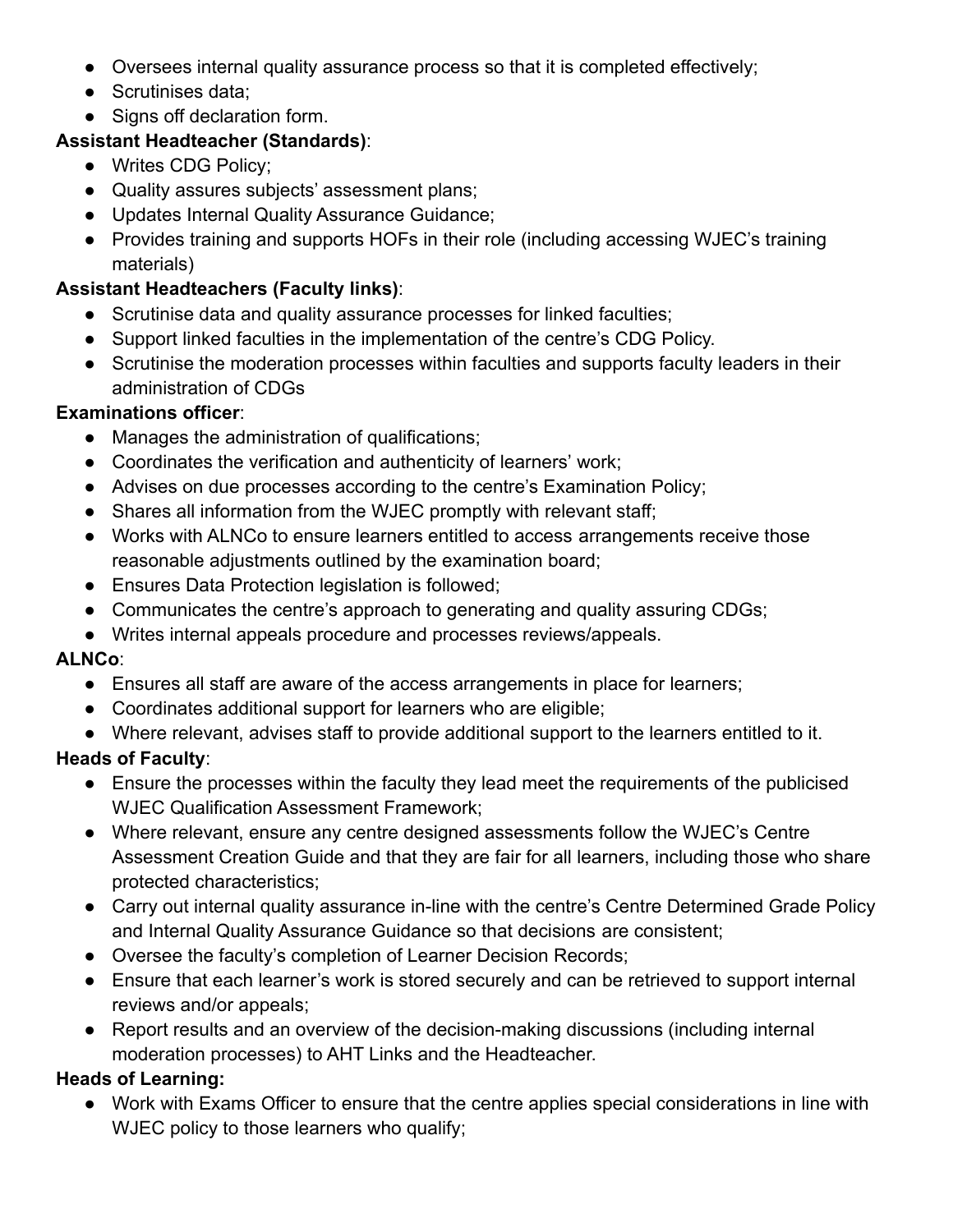● Liaises with HOFs to check assessment plans so that special considerations are applied to those learners who qualify (date-specific).

#### **Teaching staff**:

- Read, understand, and implement the centre's CDG Policy;
- Complete any relevant training outlined by the Senior Leadership Team;
- Ensure appropriate evidence is gathered, stored safely and is assessed and submitted by the agreed deadlines;
- Ensure any assessment activities set, meet the expectations of the Heads of Faculty and relevant WJEC Qualification Assessment Frameworks;
- Ensure assessments are completed under the centre's appropriate level of control;
- Have sufficient evidence in line with the centre policy to provide GDGs for each learner which are a fair, valid and reliable reflection of the assessed evidence available for each learner;
- Participate in internal quality assurance processes;
- Ensure learners complete the centre's evidence record forms;
- Complete Learner Decision Records for all learners.

## **2. Subject assessment plans**

All HOFs and teachers read and understand the WJEC Qualification Assessment Frameworks. This is further supported by training for HOFs by SLT on the WJEC QAFs.

Following training from AHT (Standards), HOFs and their teams produce assessment plans for every subject on a standard, centre-devised proforma to include the following information:

- Type / title of assessment
- Assessment Objectives demonstrated
- When the assessment will take place
- Level of control

HoFs and teams will focus on Assessment Objectives to ensure there is sufficient breadth of coverage in the assessment plans.

These plans are reviewed by SLT Faculty links in line-management meetings to ensure they allow for sufficient evidence (refer to QAFs) to be gained from fair, valid and reliable assessments. Any amendments to the plans following these meetings will be submitted to AHT (Standards) for scrutiny prior to sign off.

Assessment plans are centrally stored by SLT so that they can be scrutinised and/or referenced in line-management meetings to ensure the plans have been implemented by all teachers / assessors. Where WJEC materials are used, the accompanying mark schemes will be implemented. If teachers make minor changes to WJEC designed tasks, the relevant sections of the WJEC's Centre Assessment Creation guidance will be used.

The Online Exam Review is used for exemplification and internal quality assurance purposes to ensure consistency across all teachers / assessors and learners (see section 5).

## **3. Centre devised assessments**

The centre will be using WJEC materials where appropriate. Where teachers make minor changes to WJEC designed tasks, the relevant sections of the WJEC's Centre Assessment Creation guidance will be used.

# **4. Assessment delivery**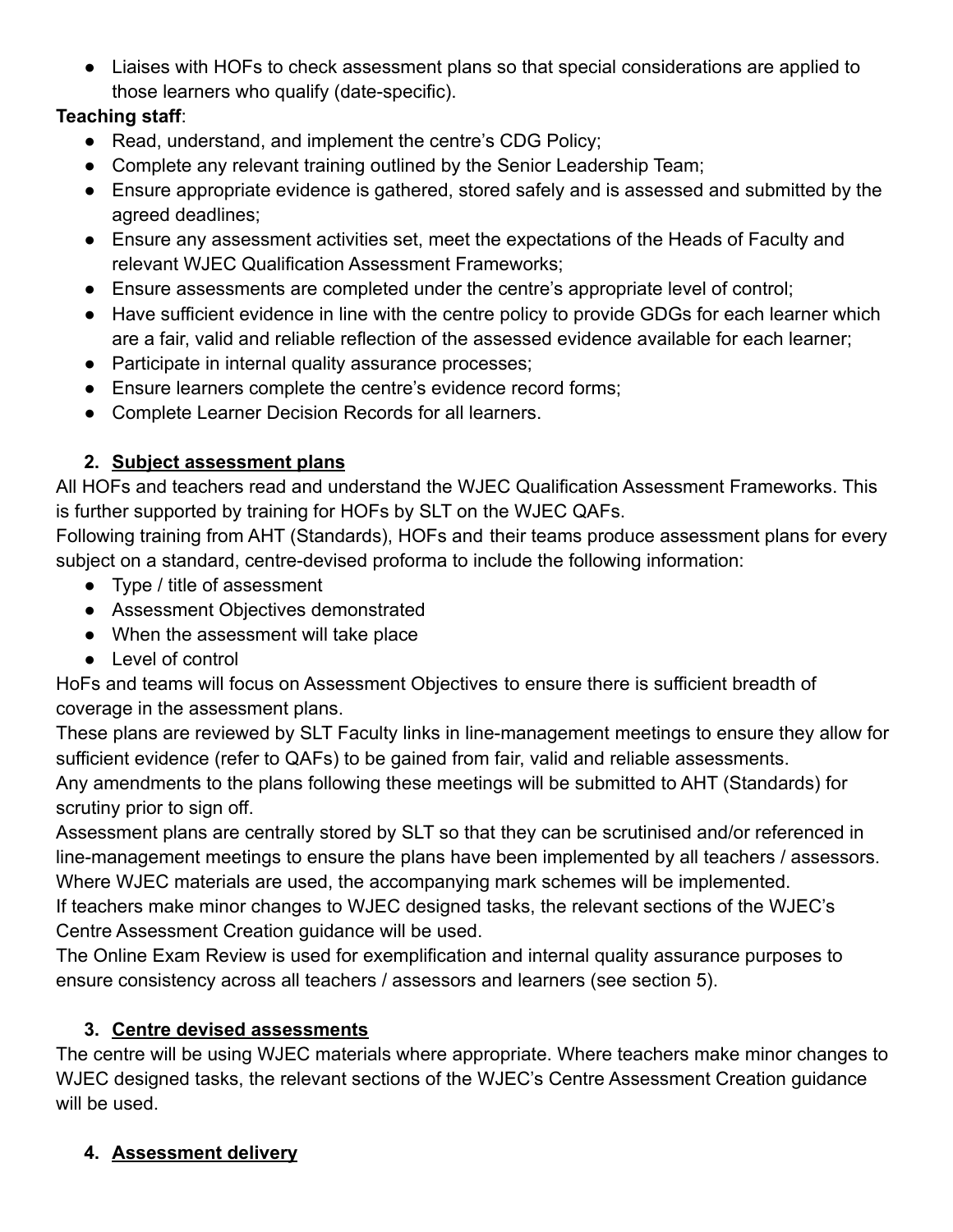Where assessments have been completed remotely, learners will be required to sign a centre-devised declaration that the work produced is theirs (mirroring the NEA declaration forms used in a traditional examination series). A sample of these declarations and assessments will be scrutinised by HOFs and SLT links for faculties.

In each assessment plan, subjects are required to outline the levels of control for each assessment. There is a range of low-high.

Before the assessment deadline, it is hoped all learners will have had the opportunity to attend school site to complete assessments under a high level of control, as they would in a normal examination series.

Where WJEC materials (i.e. past papers) are used, the timings of those papers will be adhered to (whilst allowing extra time for those who are eligible). However, papers may be 'chunked' over a series of lessons as gathering large numbers of learners together in a hall, for example, contravenes Welsh Government guidelines on the safe return to school.

Marks for assessments will be stored using faculty-devised tracking documents, as is common practice in the centre. SLT will have access to these tracking documents to ensure the process is transparent.

Each subject teacher will create an evidence folder for each learner in which all completed assessment will be stored. Due to the nature of blended learning, there is likely to be both physical evidence and evidence stored online. Physical evidence will be stored securely in locked cupboards. Online evidence will be stored securely in teacher-created folders with no access permissions granted to learners.

The following sections of the centre's Examination Policy are updated:

- Special consideration
- NEA administration
- Internal Quality Assurance
- Malpractice
- Reviews/appeals

All relevant staff are to be trained on record-keeping, evidence storage, prevention of malpractice/maladministration, and provision of access arrangements and reasonable adjustments. To mitigate any potential conflicts of interest, the centre will follow the published WJEC flow chart and any necessary reports will be made to the examination board.

## **5. Quality assurance of assessment and grading decisions**

All teachers /assessors and HOFs will follow the centre's updated Guide to Internal Quality Assurance. Updates include:

- Centre-devised learners authentication procedures
- References to training materials from WJEC
- References to the grading quidance from WJEC (March 15th), including the centre's commitment to read and take into account this guidance during the assessment stages and when the Head of Centre declaration is signed.

This is supported by training sessions for all staff on how to carry out IQA procedures. The internal moderation processes:

- 1. Within subject areas:
	- 1.1. Once an adapted past paper is selected, OER materials are used to exemplify what constitutes, for example, a 3/10, 5/10, 7/10 and 10/10 response. All assessors (i.e.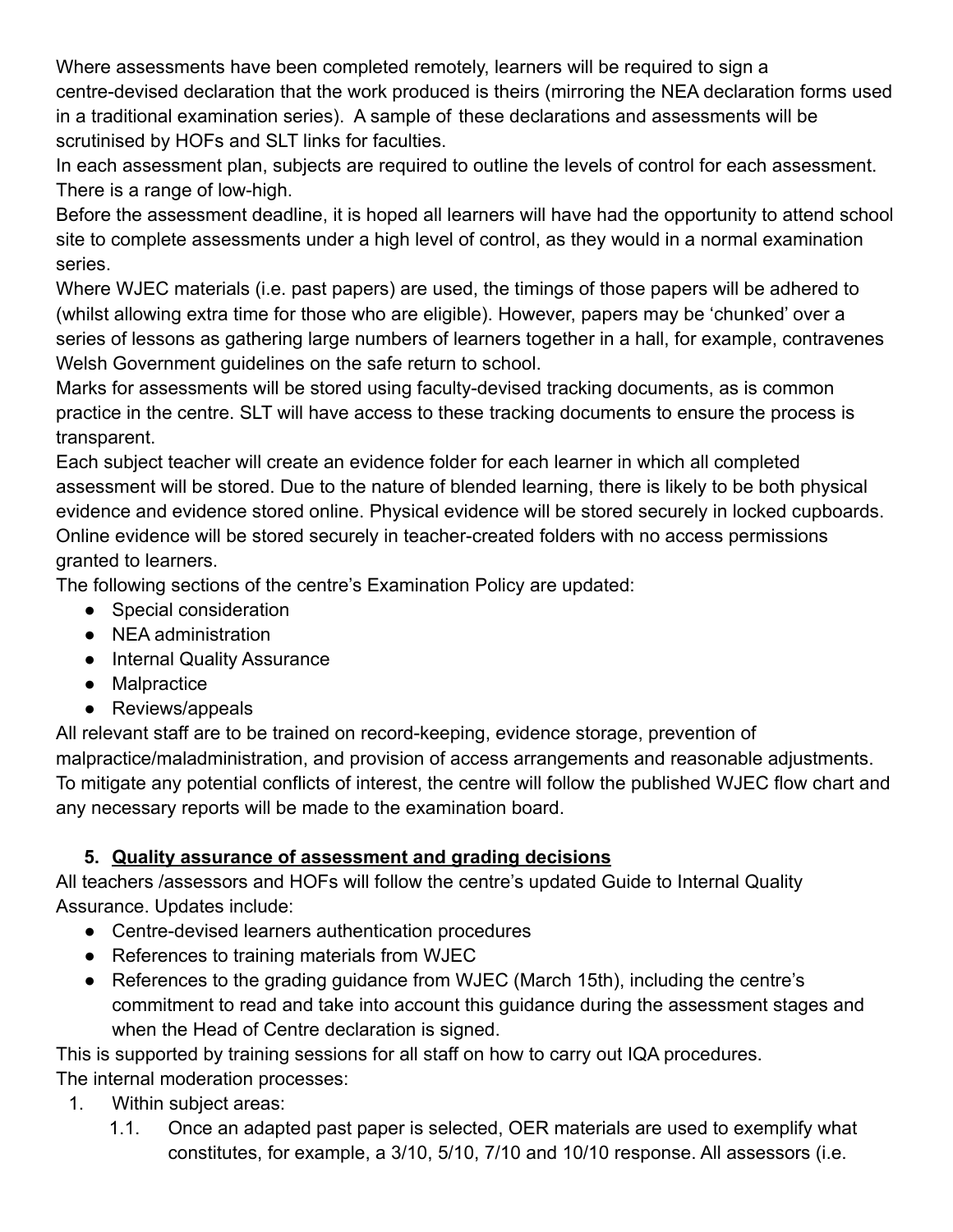subject teachers) are clear before they begin marking any leaner-produced assessments.

- 1.2. Once marking is complete, HOFs and teams meet to compare assessments, creating an atmosphere conducive to collegiate discussions around marks awarded. At this stage, the OER materials will be used for comparison also. Here, the HOF will request that the assessments of learners with protected characteristics are included in each teacher / assessor's sample.
- 1.3. Assessors check over their assessments, in light of the moderation meeting and make any adjustments.
- 1.4. HOF reviews a sample of marked assessments before final sign off of marks.
- 2. By SLT:
	- 2.1. SLT links for each faculty attend a moderation meeting to verify validity of processes.
	- 2.2. HOF meets with the senior link and Head teacher to scrutinise moderated grades and sample evidence that supports these. HOFs will be challenged on their approach to ensuring no unconscious bias has been applied and that grade decisions have been reached objectively.

Evidence of all internal quality assurance discussions and processes will be kept (e.g. minutes). These will be shared with SLT links.

The Governing Body will scrutinise existing policies and meet with SLT to interrogate how the centre is compliant with the Public Sector Equalities Duty.

HOFs must ensure that potential equalities issues such as provision for learners with protected characteristics are appropriately resolved. This may include working with SLT, Examinations Officer or ALNCo.

All teaching staff will access the WJEC/QW's Unconscious bias and objectivity training (March 22nd). The Examinations Officer will ensure all procedures for access arrangements, special consideration and Data Protection are duly and fairly followed by all those involved in the process.

HOLS will meet with HOFs to check assessment plans and evidence folders so that special considerations are applied to those learners who qualify (date-specific).

# **6. Learner and parents/carers communication**

The centre's CDG Policy will be published on the website, and the attention of learners and parents / carers will be drawn to other relevant policies (including the written complaints policy). A more accessible version of the CDG Policy will be shared with learners and their parents/carers in which the following is included:

- The centre's overall approach;
- A timeline of assessments and processes;
- An explanation of the evidence-gathering process and the decision-making process;
- How access arrangements / special consideration will be implemented for those learners entitled to them;
- An overview of the decision-making records;
- An overview of the review process;
- An overview of the training staff have accessed;
- The centre's written complaints procedure.